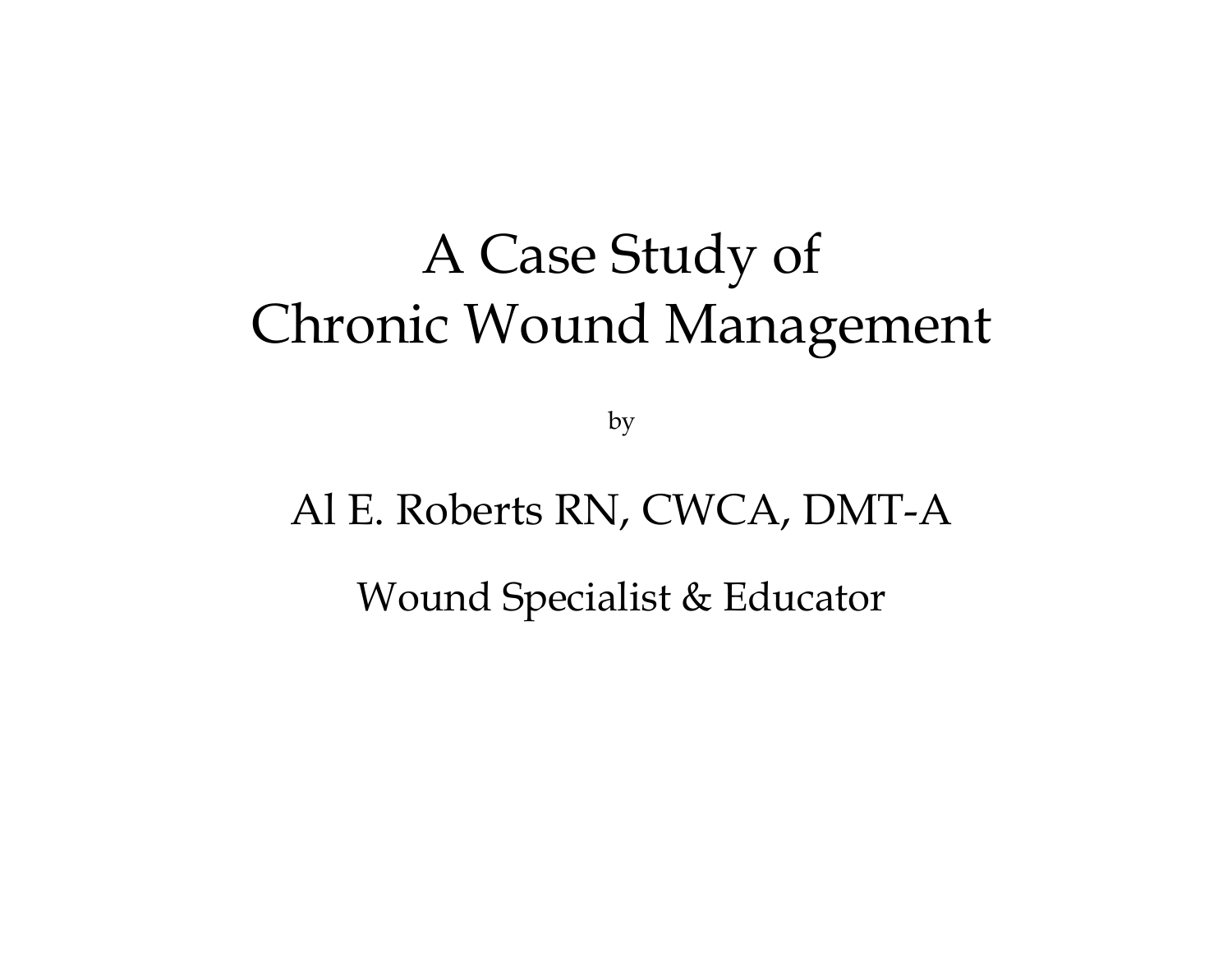This case study presents a 74 year old female patient with multiple chronic wounds on the medial and lateral aspects of both lower legs and ankles. She has a history of Cellulitis, HTN, PAD, PVD with mild, chronic, pitting edema with neuropathy. She uses a walker for mobility due to chronic pain, Osteoporosis and other back conditions. Her diet and nutritional intake were poor and less than normal body requirements. She only ate one meal per day and did not eat fruits or vegetables every day. Protein sources were limited, and she drank very little water everyday along with no vitamin and mineral supplement nor any nutritional supplement.

On admission, the wounds were present for over 15 months. She received wound care from two local wound centers during this time. She also received home health nursing daily for wound care for more than 10 months and had two hospitalizations. In the time since her wounds developed, she had not been evaluated for arterial insufficiency nor venous reflux disease.

#### Treatment Plan

 After completing a holistic evaluation, I was able to provide the PCP with a plan tailored to her needs which allowed her wounds to heal rapidly. Working closely with her PCP, she was referred to a vascular specialist to evaluate for arterial insufficiency and venous reflux disease. She was treated for venous reflux disease in both legs. She was educated on ways to improve her diet and nutritional intake for wound healing by increasing her intake of whole foods and protein daily, using the DASH Diet and Protein recommendations based on normal body requirements for age and weight. She was recommended to start a protein supplement or nutritional shake daily along with a vitamin and mineral supplement daily. Each of which are available in many shopping locations.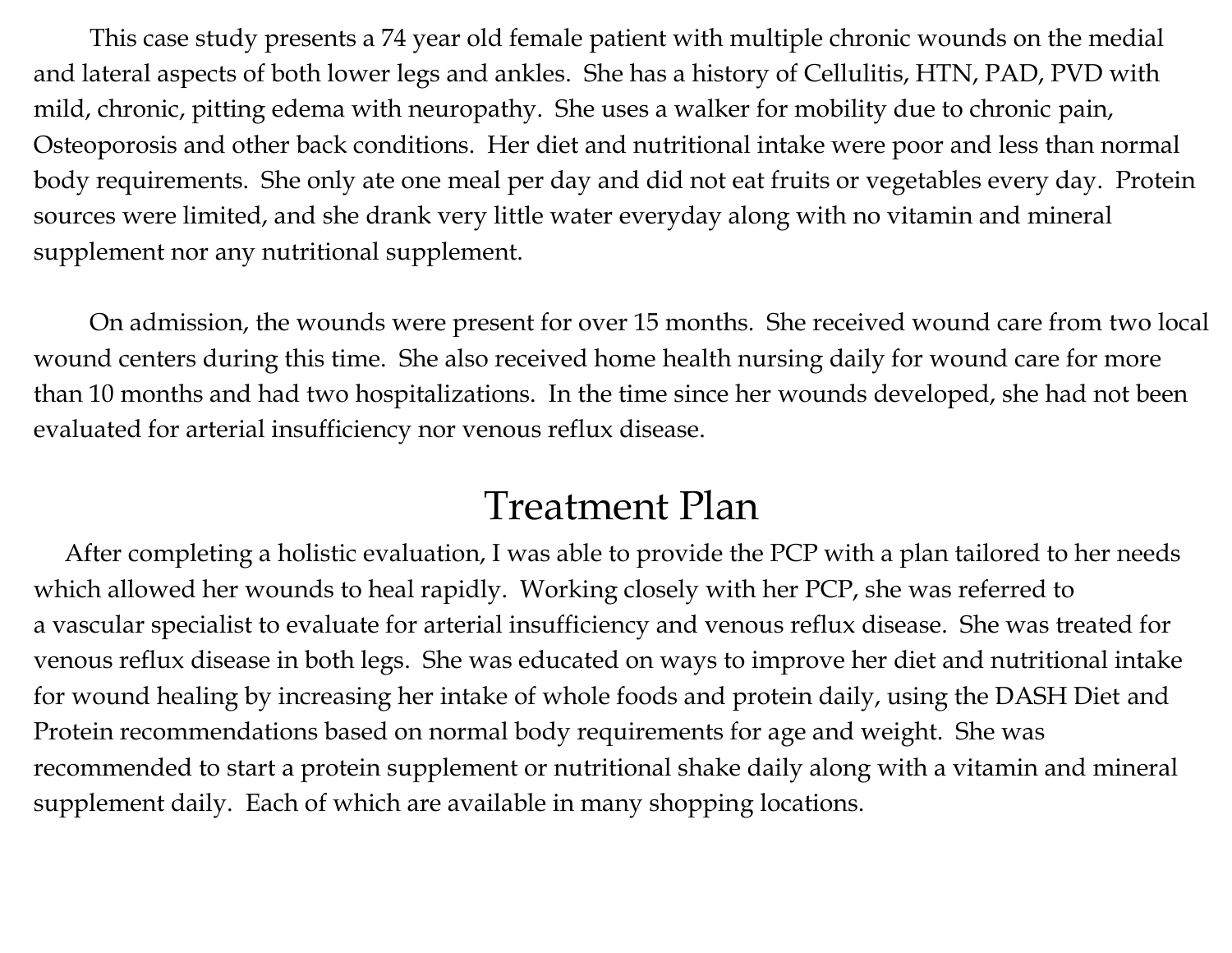#### Wound Treatment

 Her wounds took a total of 80 days and 22 visits to resolve. Compression therapy was the mainstay in her treatment to manage her chronic pitting edema, which is the underline cause of the wounds' failure to heal. The first dressings used were Medihoney to lower the ph in the wounds to a more normal level and assist in the autolytic debridement of the biofilms and slough. Fibracol Plus, a collagen dressing, was used as a primary dressing then backed with a Hydrophilic Foam dressing finally backed with an alginate to manage the excess drainage. Once the edema was controlled, the diameter of the legs reduced and her drainage decreased, the collagen was stopped and Polymem foam was used as the primary dressing for the remainder of the treatment. Both unna boots and conforming roll gauze were used, independently, in the compression therapy with a coban backing. The unna boots were used to treat her dry skin.

 She was educated on her disease processes and how they all related to her non-healing wounds. Her lifestyle choices were also a large factor in her care and she quickly made the necessary changes to improve every aspect of her life effecting the non-healing status of her wounds. With decreased mobility from bad knees and chronic pain, learning about pitting edema and ways to manage it as she could tolerate, helped her to understand that she could follow my recommendations to get better. Towards the end of her treatment, she was transitions into compression stockings to continue to manage her chronic edema and prevent further wound development.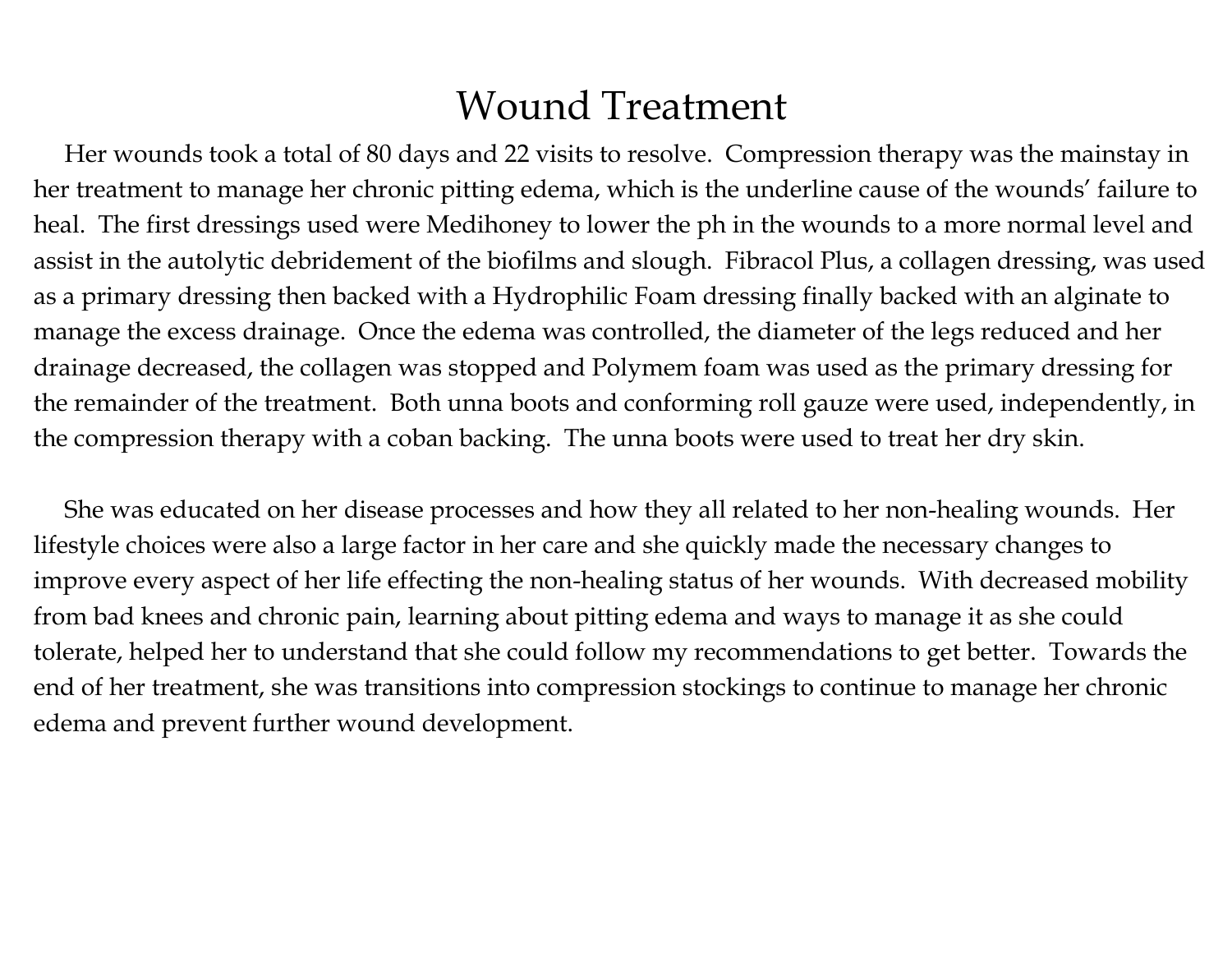

06/30/2017 Start of Treatment 07/03/2017 3 Days - # 2 Visit



07/07/2017 7 Days - #3 Visit 07/10/2018 10 Days - # 4 Visit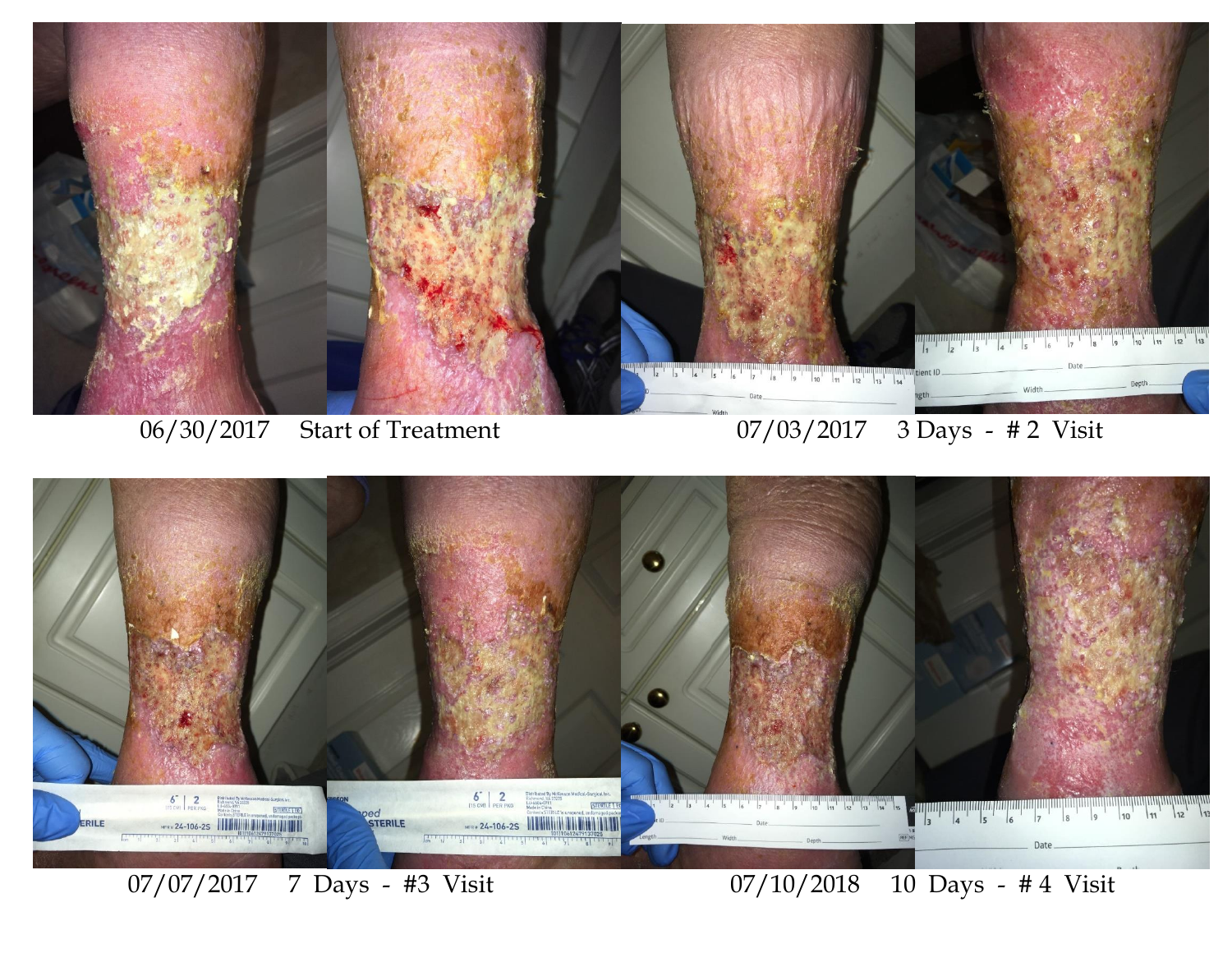

07/24/2018 24 Days - # 8 Visit 08/04/2017 35 Days - # 11 Visit